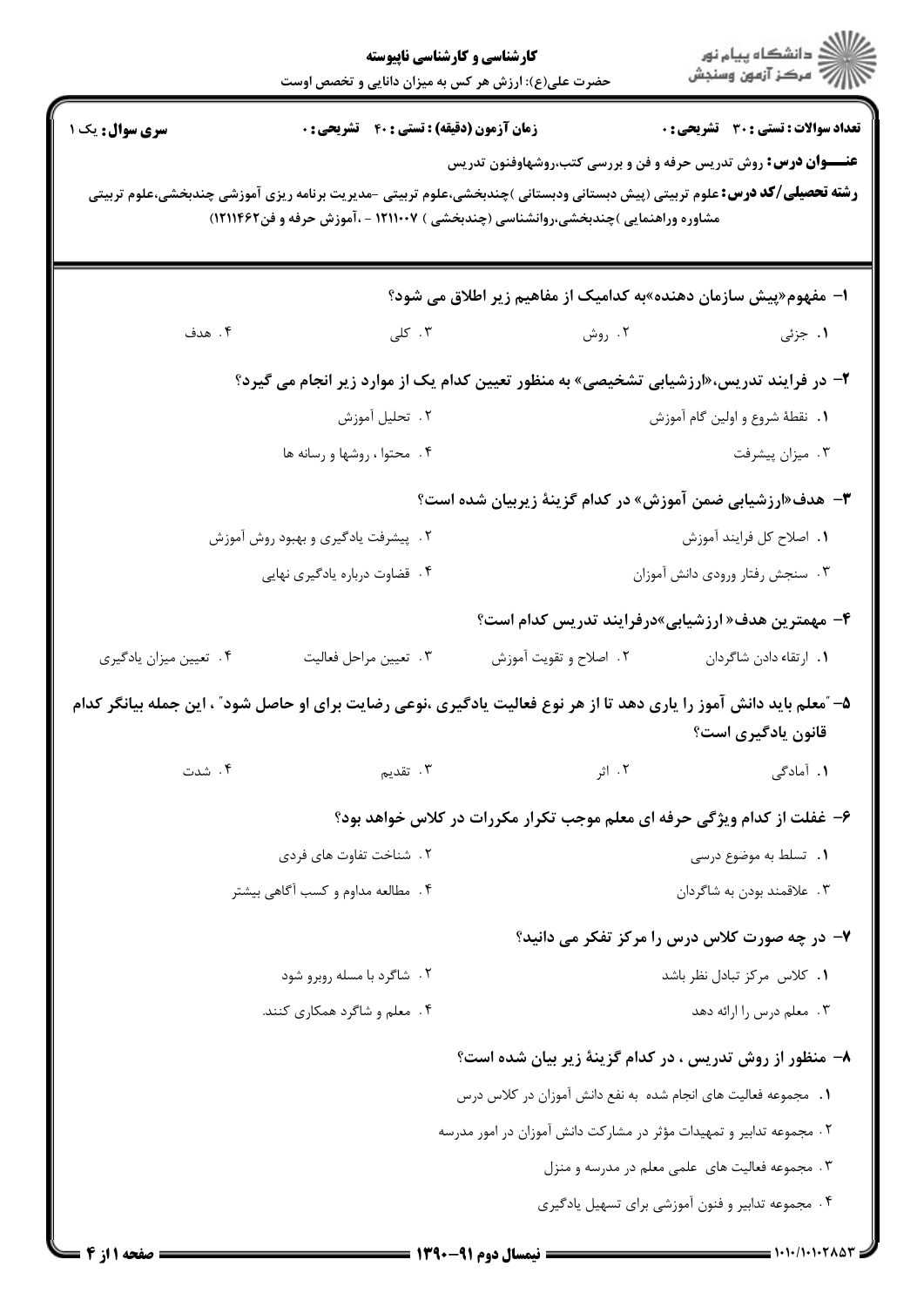|                                                                                                                                                                                                                                                                                                 | کارشناسی و کارشناسی ناپیوسته<br>حضرت علی(ع): ارزش هر کس به میزان دانایی و تخصص اوست     |                                                                                        | الان دانشگاه پيام نور<br>الاست مرکز آزمون وسنجش   |  |
|-------------------------------------------------------------------------------------------------------------------------------------------------------------------------------------------------------------------------------------------------------------------------------------------------|-----------------------------------------------------------------------------------------|----------------------------------------------------------------------------------------|---------------------------------------------------|--|
| <b>سری سوال :</b> ۱ یک                                                                                                                                                                                                                                                                          | زمان آزمون (دقیقه) : تستی : ۴۰٪ تشریحی : ۰                                              |                                                                                        | <b>تعداد سوالات : تستی : 30 ٪ تشریحی : 0</b>      |  |
| <b>عنــــوان درس:</b> روش تدریس حرفه و فن و بررسی کتب،روشهاوفنون تدریس<br><b>رشته تحصیلی/کد درس:</b> علوم تربیتی (پیش دبستانی ودبستانی )چندبخشی،علوم تربیتی -مدیریت برنامه ریزی آموزشی چندبخشی،علوم تربیتی<br>(مشاوره وراهنمایی )چندبخشی،روانشناسی (چندبخشی ) ۱۲۱۱۰۰۷ - ،آموزش حرفه و فن۱۲۱۱۴۶۲ |                                                                                         |                                                                                        |                                                   |  |
|                                                                                                                                                                                                                                                                                                 |                                                                                         |                                                                                        | ۹– کدام گزینهٔ زیر، در بارهٔکیفیت تدریس درست است؟ |  |
|                                                                                                                                                                                                                                                                                                 | ٠١. از كل تجربه و شخصيت معلم سرچشمه مي گيرد<br>۲. تنها به شرایط اجتماعی معلم بستگی دارد |                                                                                        |                                                   |  |
|                                                                                                                                                                                                                                                                                                 | ۰۳ تعیین کننده کیفیت یادگیری است<br>۴. تنها به شرایط علمی معلم بستگی دارد               |                                                                                        |                                                   |  |
| ∙۱− رابطه صحیح میان محتوای آموزش و روش تدریس ، درکدام گزینهٔ زیر بیان شده است؟                                                                                                                                                                                                                  |                                                                                         |                                                                                        |                                                   |  |
| ۰۲ روش تدریس تعیین کننده محتوای آموزشی است                                                                                                                                                                                                                                                      |                                                                                         | ٠١ اعتبار محتواى آموزشى بيش از روش تدريس است                                           |                                                   |  |
| ۰۴ محتوای آموزشی تعیین کننده روش تدریس است                                                                                                                                                                                                                                                      |                                                                                         | ۰۳ محتوای آموزشی و روش تدریس تابع نظم معلم است                                         |                                                   |  |
| 11– معلمی که در درس زبان ،کلمهٔ ؒ گربه ؒ را ،همزمان با نشان دادن تصویر گربه ،به کودکی یاد می دهد، کدام الگوی یادگیری را<br>مورد استفاده قرار داده است؟                                                                                                                                          |                                                                                         |                                                                                        |                                                   |  |
| ۴. واکنشی                                                                                                                                                                                                                                                                                       | ۰۳ مجاوری                                                                               | ۲. شناختی                                                                              | ۰۱ پاسخی                                          |  |
|                                                                                                                                                                                                                                                                                                 |                                                                                         | ۱۲- مجموعه امکاناتی که سبب می شود یادگیری سریعتر پایدارتر و موثرتر صورت گیرد کدام است؟ |                                                   |  |
| ۰۴ وسایل آموزشی                                                                                                                                                                                                                                                                                 | ۰۳ فضای آموزشی                                                                          | ۰۲ روش تدریس                                                                           | ٠١. تجارب يادكيرى                                 |  |
|                                                                                                                                                                                                                                                                                                 |                                                                                         |                                                                                        | <b>۱۳</b> - هدف اصلی تکنولوژی آموزشی چیست؟        |  |
|                                                                                                                                                                                                                                                                                                 | ۲. آموزش و یادگیری موثر                                                                 |                                                                                        | ٠١. اصلاح روش ها و فنون تدريس                     |  |
| ۴. تجهيز موسسات آموزشي                                                                                                                                                                                                                                                                          |                                                                                         | ۰۳ انفرادی کردن آموزشی                                                                 |                                                   |  |
|                                                                                                                                                                                                                                                                                                 |                                                                                         | ۱۴- در تفکر منطقی، وجود تعادل بین کدام دسته از عوامل زیرضرورت دارد؟                    |                                                   |  |
|                                                                                                                                                                                                                                                                                                 | ۰۲ روش ، وسیله و هدف                                                                    |                                                                                        | ۰۱ احساس، حافظه و تخیل                            |  |
|                                                                                                                                                                                                                                                                                                 | ۰۴ مساله، فرضیه و روش                                                                   |                                                                                        | ۰۳ عادت، آزمایش و خطا                             |  |
|                                                                                                                                                                                                                                                                                                 |                                                                                         |                                                                                        | ∆1− كدام گزينهٔ زير، ويژگي آموزش خصوصي است؟       |  |
|                                                                                                                                                                                                                                                                                                 | 1. تخصیص کلاس های درس مختلف به دانش آموزان پس از پیشرفت در دروس                         |                                                                                        |                                                   |  |
|                                                                                                                                                                                                                                                                                                 | ۲. تشویق شاگردان در صورت مشاهده پیشرفت                                                  |                                                                                        |                                                   |  |
|                                                                                                                                                                                                                                                                                                 | ۰۳ ترغیب معلمان به تدریس و فعالیت های آموزشی بیشتر                                      |                                                                                        |                                                   |  |
|                                                                                                                                                                                                                                                                                                 | ۴. طولانی کردن مدت زمان آموزش                                                           |                                                                                        |                                                   |  |
| <b>صفحه ۱۲ : ۲</b>                                                                                                                                                                                                                                                                              |                                                                                         | <b>ـــ نیمسال دوم 91-0</b>                                                             |                                                   |  |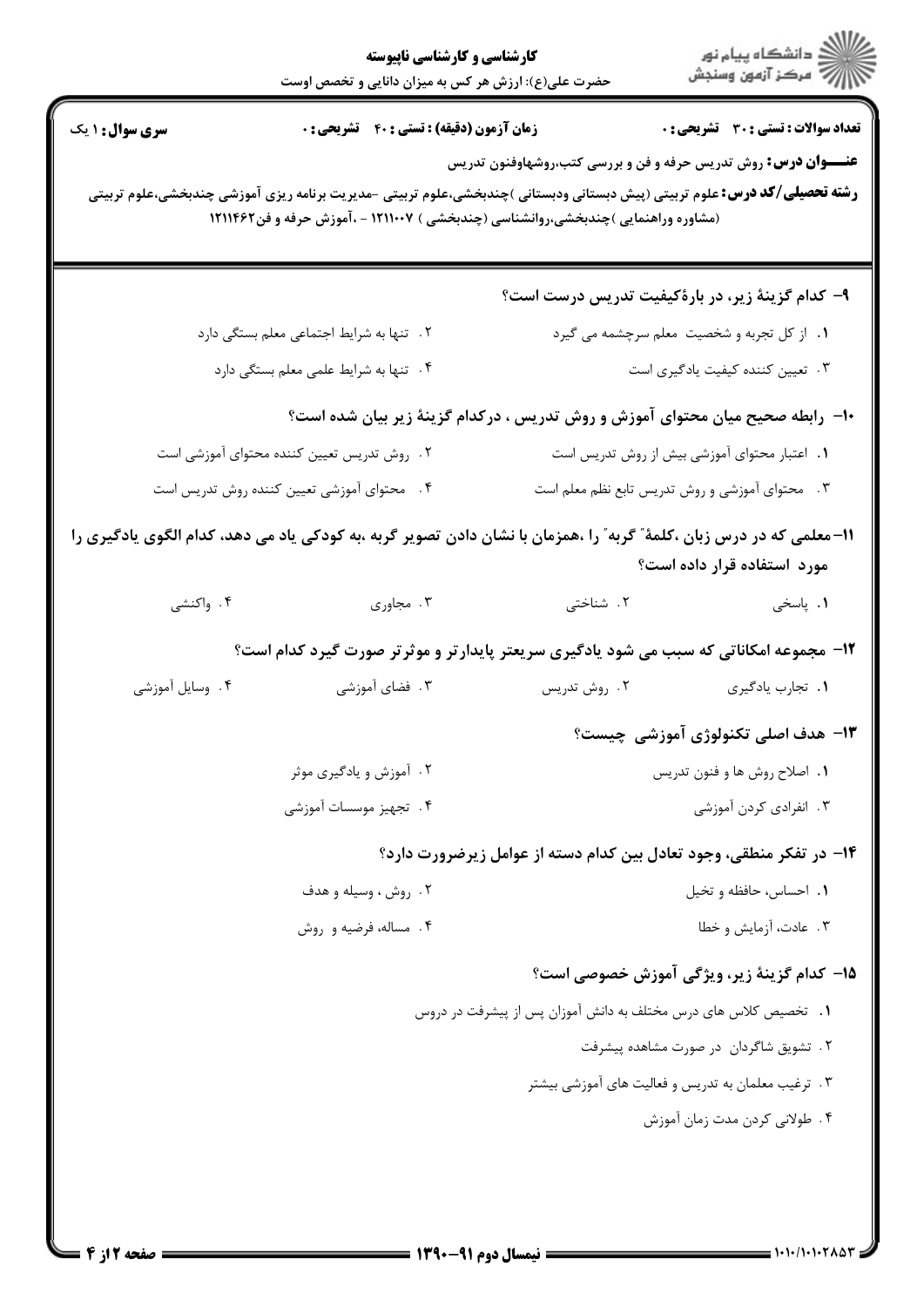|                                                                                                                                                                                                                                                                                                 | <b>کارشناسی و کارشناسی ناپیوسته</b><br>حضرت علی(ع): ارزش هر کس به میزان دانایی و تخصص اوست                              |                                                                                                      | ≦ دانشگاه پيام نو <b>ر</b><br>\  // " مرڪز آزمون وسنڊش |  |
|-------------------------------------------------------------------------------------------------------------------------------------------------------------------------------------------------------------------------------------------------------------------------------------------------|-------------------------------------------------------------------------------------------------------------------------|------------------------------------------------------------------------------------------------------|--------------------------------------------------------|--|
| <b>سری سوال : ۱ یک</b>                                                                                                                                                                                                                                                                          | <b>زمان آزمون (دقیقه) : تستی : 40 ٪ تشریحی : 0</b>                                                                      |                                                                                                      | تعداد سوالات : تستي : 30 ٪ تشريحي : 0                  |  |
| <b>عنــــوان درس:</b> روش تدریس حرفه و فن و بررسی کتب،روشهاوفنون تدریس<br><b>رشته تحصیلی/کد درس:</b> علوم تربیتی (پیش دبستانی ودبستانی )چندبخشی،علوم تربیتی -مدیریت برنامه ریزی آموزشی چندبخشی،علوم تربیتی<br>(مشاوره وراهنمایی )چندبخشی،روانشناسی (چندبخشی ) ۱۲۱۱۰۰۷ - ،آموزش حرفه و فن۱۲۱۱۴۶۲ |                                                                                                                         |                                                                                                      |                                                        |  |
|                                                                                                                                                                                                                                                                                                 | ۱۶- به نظر شما ،اگر در یک فعالیت آموزشی ،توجه به فعالیت شاگرد و نتیجه گیری از فعالیت او بر اساس انگیزه درونی ،معطوف     | گردد ، بکارگیری کدام روش زیرمناسب تر است؟                                                            |                                                        |  |
| ۰۴ واحد نمايشي                                                                                                                                                                                                                                                                                  |                                                                                                                         | ۲. واحد کار موضوع (۲۰۰۰ موضوع) به این موضوع استفاده استفاده به این موضوع استفاده استفاده استفاده است | ١. واحد تجربي                                          |  |
|                                                                                                                                                                                                                                                                                                 | ۱۷– اگر تدریس در محور یک عنوان و مطالب مرتبط به هم ،بدون تفکیک تصنعی رشته ها، انجام شود، از کدام روش استفاده            |                                                                                                      | شده است؟                                               |  |
| ۰۴ واحد نمايشي                                                                                                                                                                                                                                                                                  | ۰۳ واحد موضوع                                                                                                           | ۲. واحد کار                                                                                          | ١. واحد تجربي                                          |  |
| ۱۸– هرگاه در فعالیت های آموزشی ،توجه اصلی معطوف به رغبت آموخته های قبلی شاگردان  و گسترش آن آموخته ها باشد ،<br>بکارگیری کدام روش مناسب تر است؟                                                                                                                                                 |                                                                                                                         |                                                                                                      |                                                        |  |
| ۰۴ حل مساله                                                                                                                                                                                                                                                                                     | ۳. واحد پروژه                                                                                                           | ۲. واحد تجربی                                                                                        | ۰۱ آموزش انفرادی                                       |  |
|                                                                                                                                                                                                                                                                                                 | ۱۹- کدامیک از گزینه های زیر یکی از امتیازات «آموزش برنامه ای شاخه ای» ،نسبت به ّ آموزش برنامه خطی <sup>"</sup> محسوب می |                                                                                                      | شود؟                                                   |  |
|                                                                                                                                                                                                                                                                                                 | ٢. برای آموزش دروس حافظه ای مناسب تر است                                                                                |                                                                                                      | ٠١. از اصل تقويت بيشتر استفاده مى كنند                 |  |
|                                                                                                                                                                                                                                                                                                 | ۰۴ تفاوت های فردی یادگیرندگان را رعایت می کند<br>۰۳ یادگیرندگان را بیشتر فعال می سازد                                   |                                                                                                      |                                                        |  |
|                                                                                                                                                                                                                                                                                                 | <b>۲۰</b> - کدام یک از روش های زیر، برای ارائه طراحی به منظور ساختن یک پارک ،مناسب تر است؟                              |                                                                                                      |                                                        |  |
| ۰۴ زمان دهنده                                                                                                                                                                                                                                                                                   | ۰۳ واحدها                                                                                                               | ۲. سخنرانی                                                                                           | ۰۱ ایفای نقش                                           |  |
|                                                                                                                                                                                                                                                                                                 |                                                                                                                         | <b>۲۱</b> - کدام مفهوم زیر، مبیّن روش آموزش انفرادی است؟                                             |                                                        |  |
|                                                                                                                                                                                                                                                                                                 | ۲. تدریس توسط یک معلم خاص در خارج از کلاس<br>۰۴ پیشرفت بر اساس توانایی                                                  |                                                                                                      | ٠١. آموزش يک برنامه ويژه                               |  |
| ۰۳ تدریس ویژه درمحیط خارج ازمدرسه<br>۲۲– کدام روش تدریس ،بهتر می تواند در اجتماعی کردن و کاهش کمرویی شاگردان ،موثر باشد؟                                                                                                                                                                        |                                                                                                                         |                                                                                                      |                                                        |  |
| ۰۴ گروه های کوچک                                                                                                                                                                                                                                                                                | ۰۳ سخنرانی                                                                                                              | ۲. بازگویی                                                                                           | <b>۱.</b> آزمایشگاهی                                   |  |
|                                                                                                                                                                                                                                                                                                 | ۲۳- به نظر شما، برای تدریس به دانش آموزی که در رویارویی با معلم دچار اضطراب می شود، بهتر است از کدام روش تدریس          |                                                                                                      | استفاده گردد؟                                          |  |
| ۰۴ مباحثه                                                                                                                                                                                                                                                                                       | ۰۳ پروژه                                                                                                                | ۰۲ گروهی                                                                                             | ٠١. آموزش برنامه اي                                    |  |
| ــــــ صفحه ۱۳ از ۴                                                                                                                                                                                                                                                                             |                                                                                                                         |                                                                                                      |                                                        |  |